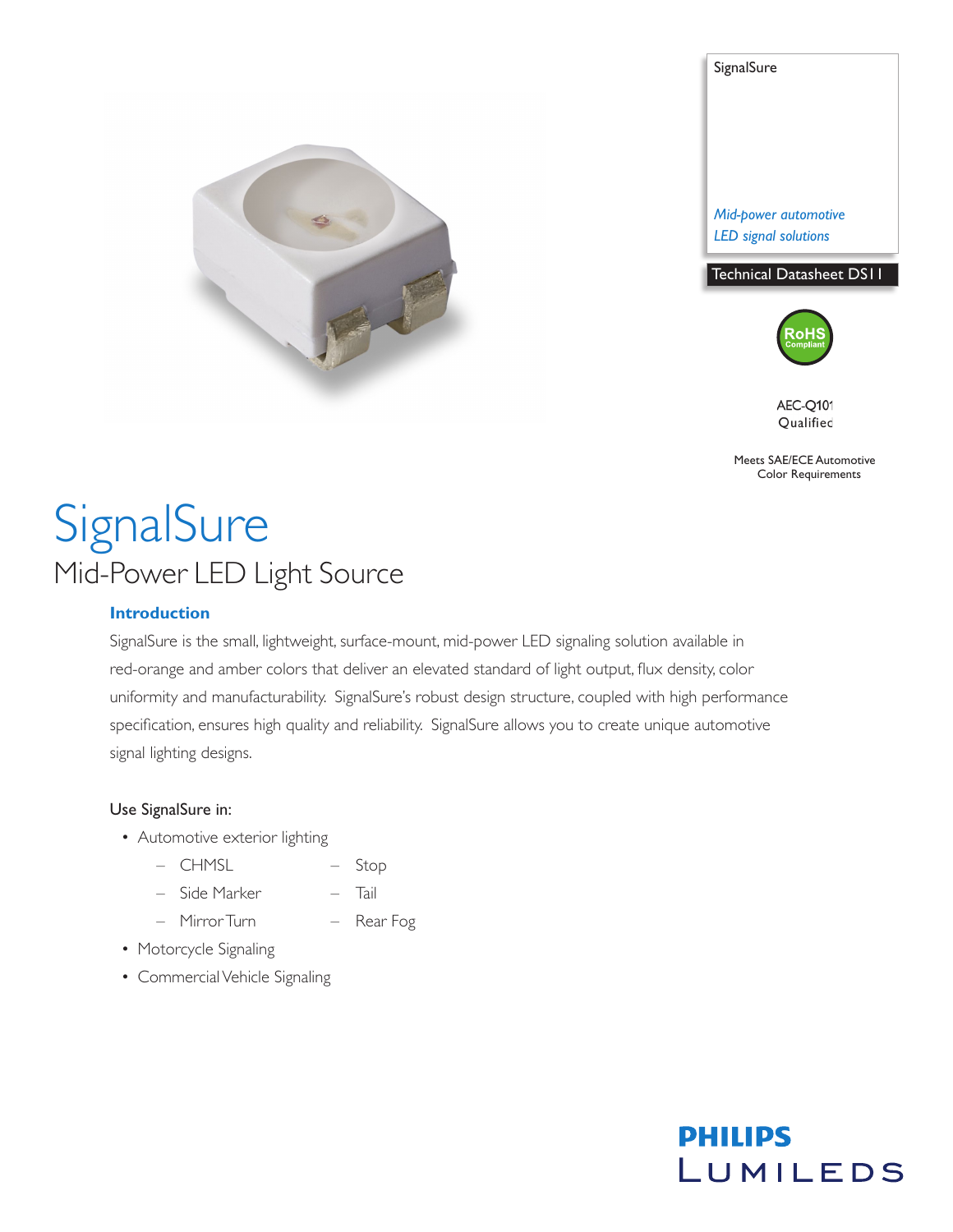# Table of Contents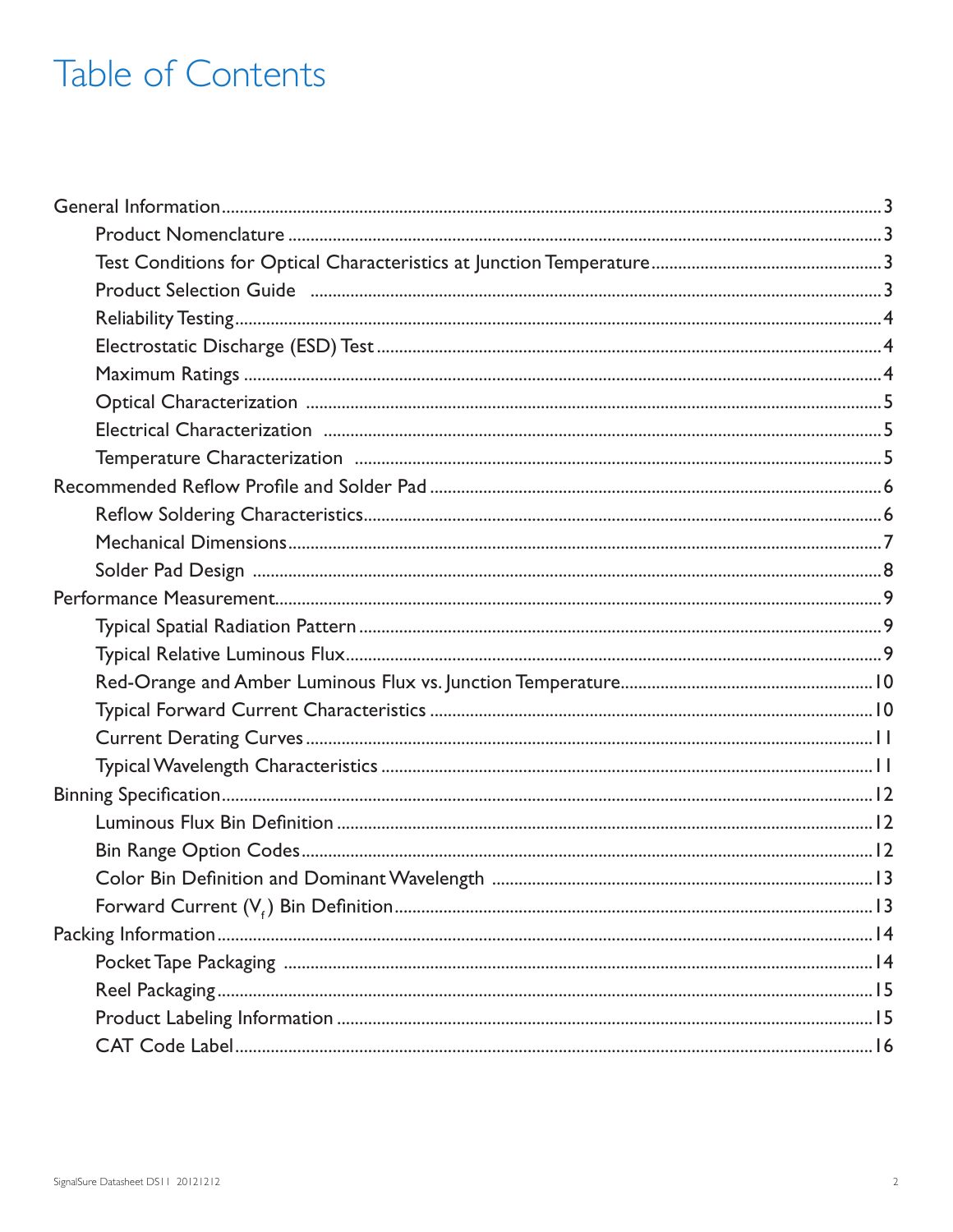# General Information

#### Product Nomenclature

The part number designation is explained as follows: SMDABC - DEFG - x x y y y

#### Where:

- SMD designates the product type
- ABC designates the current bin (75 mA)
- $D -$  designates the package type  $(L = L$ ambertian)
- $E$  designates the color (O = Red-Orange, A = Amber)
- F indicates the chip information, binning and packaging scheme
- G indicates the binning and testing scheme
- xx designates the minimum flux and bin code
- $yyy -$  option code (standard part number = 000)

### Test Conditions for Optical Characteristics at Junction Temperature

Philips Lumileds tests SignalSure emitters for 20ms integration time at  $T_{\rm a}$  = 25°C. This datasheet specifies performance at a constant temperature of 25°C, except where noted.

#### Environmental Compliance

Philips Lumileds is committed to providing environmentally friendly products to the solid-state lighting market. SignalSure is compliant to the European Union directives on the restriction of hazardous substances in electronic equipment, namely the RoHS directive. Philips Lumileds will not intentionally add the following restricted materials to SignalSure: lead, mercury, cadmium, hexavalent chromium, polybrominated biphenyls (PBB) or polybrominated biphenyl ethers (PBDE).

### Product Selection Guide

| Table I.         |                            |                            |                                                                  |  |  |
|------------------|----------------------------|----------------------------|------------------------------------------------------------------|--|--|
| <b>LED Color</b> | Part Number <sup>[1]</sup> | <b>Drive Current Range</b> | Typical Viewing Angle <sup>[2]</sup><br>(degrees)<br>$2\theta$ % |  |  |
| Red-Orange       | SMD075-LO81                | 75 mA                      | 20                                                               |  |  |
| Amber            | SMD075-LA81                | 75 mA                      | 20                                                               |  |  |

Notes for Table 1:

1. SignalSure test current is at 75 mA.

2. 20  $\frac{1}{2}$  viewing angle is the off axis angle from lamp centerline where the luminous intensity is  $\frac{1}{2}$  of the peak value.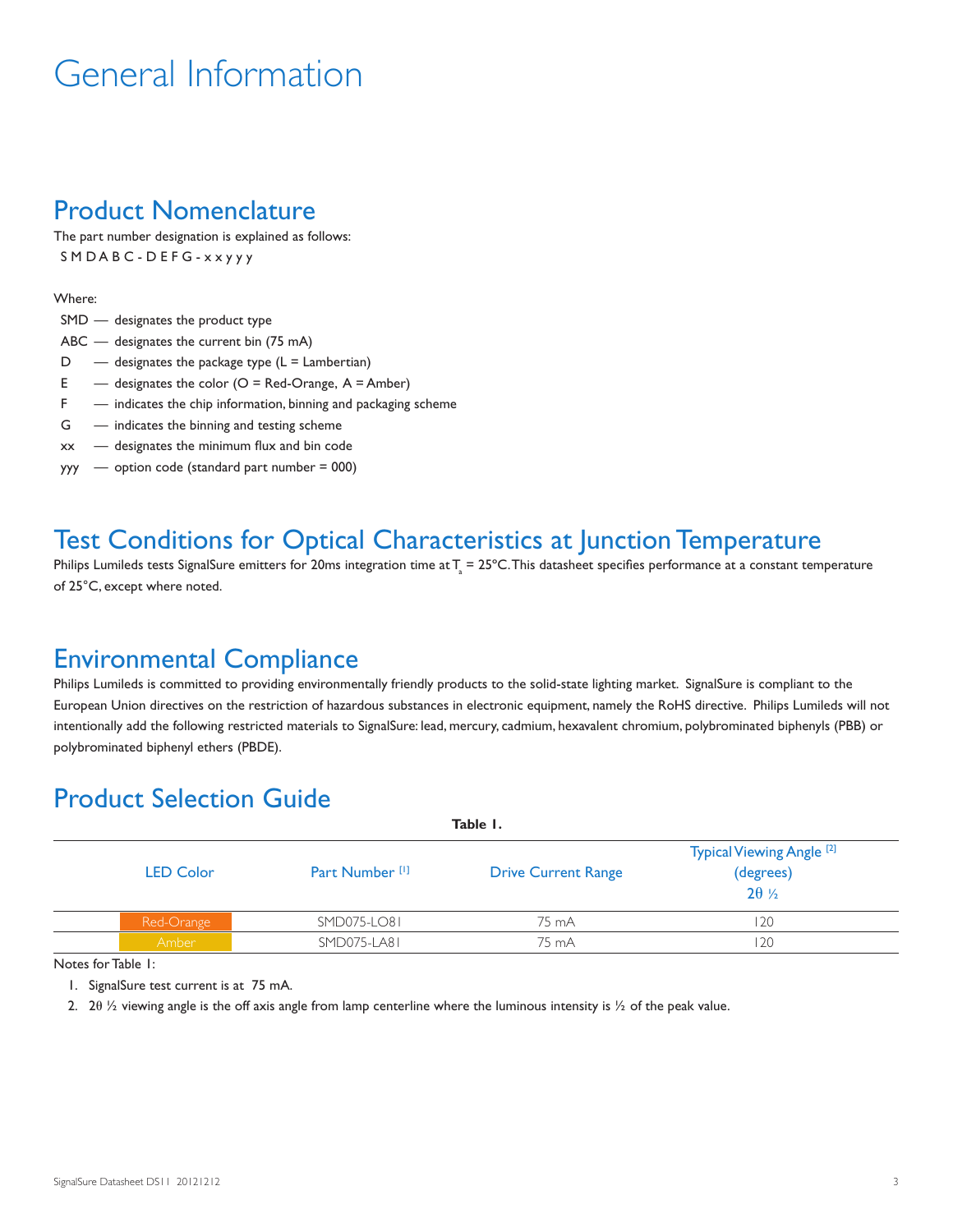### Reliability Testing

Philips Lumileds conducts extensive reliability stress testing before the introduction of new products to ensure that they meet the reliability expectations of the automotive market. The development of SignalSure includes reliability test simulations for both high voltage (24V) jump start and high voltage (18V) alternator failure conditions to ensure LED survivability, performance and quality integrity as well as design margin allowance. **Table 2.**

|                        |                                                  |             | SMD075         |                                 |
|------------------------|--------------------------------------------------|-------------|----------------|---------------------------------|
| <b>Parameter</b>       | <b>Pre-test Condition</b>                        | $I_{c}(mA)$ | $T_c$ (°C)     | <b>Stress Duration (minute)</b> |
| Current overstress     | High Voltage (24V) Jump Start Simulation         | 150         | 55             |                                 |
|                        | High Voltage (18V) Alternator Failure Simulation | 100         | 55             | 20                              |
| Temperature overstress |                                                  |             | $max$ 185 $°C$ |                                 |
| (Junction Temperature) |                                                  |             |                |                                 |

### Electrostatic Discharge (ESD) Test

| Electrostatic Discharge (ESD) Test | <b>Test Conditions</b>                       | Rating                                  |
|------------------------------------|----------------------------------------------|-----------------------------------------|
| Human Body Model                   | 8000 V, 3 positive pulses, 3 negative pulses | <b>IEDEC Class 3B (AEC: Class H3A)</b>  |
| Machine Model                      | 400 V, 3 positive pulses, 3 negative pulses  | <b>IEDEC Class B (AEC: Class 3M)</b>    |
| Charged Device Model               | 1000V, 3 positive pulses, 3 negative pulses  | <b>IEDEC Class III (AEC : Class C4)</b> |

**Table 3.**

## Maximum Ratings,  $Tj = 25^{\circ}C$

| Table 4.                                |                                |                |                      |  |
|-----------------------------------------|--------------------------------|----------------|----------------------|--|
| Parameter                               | Symbol                         | <b>Rating</b>  | <b>Units</b>         |  |
| DC Forward Current <sup>[1]</sup>       | ء'                             | 75             | mA                   |  |
| Pulsed Forward Current                  | 'FP                            | 150            | mA                   |  |
| Thermal Resistance                      | R <sub>th J-Solder point</sub> | 120            | $\degree$ C /W (Max) |  |
| Ambient Operating Temperature Range     |                                | $-40 \sim 110$ | $^{\circ}$ C         |  |
| Storage Temperature Range               | $T_{\text{stg}}$               | $-55 \sim 110$ | $\circ$ C            |  |
| DC Junction Temperature                 |                                | 135            | $\circ$ C            |  |
| Moisture Sensitivity Level (MSL)        | MSL                            |                | ------               |  |
| High Temperature Chamber <sup>[2]</sup> | T(125)                         | 125 (2 hours)  | $\circ$              |  |

#### Notes for Table 4:

1. See derating charts for more information.

2. High temperature characterization at non powered condition.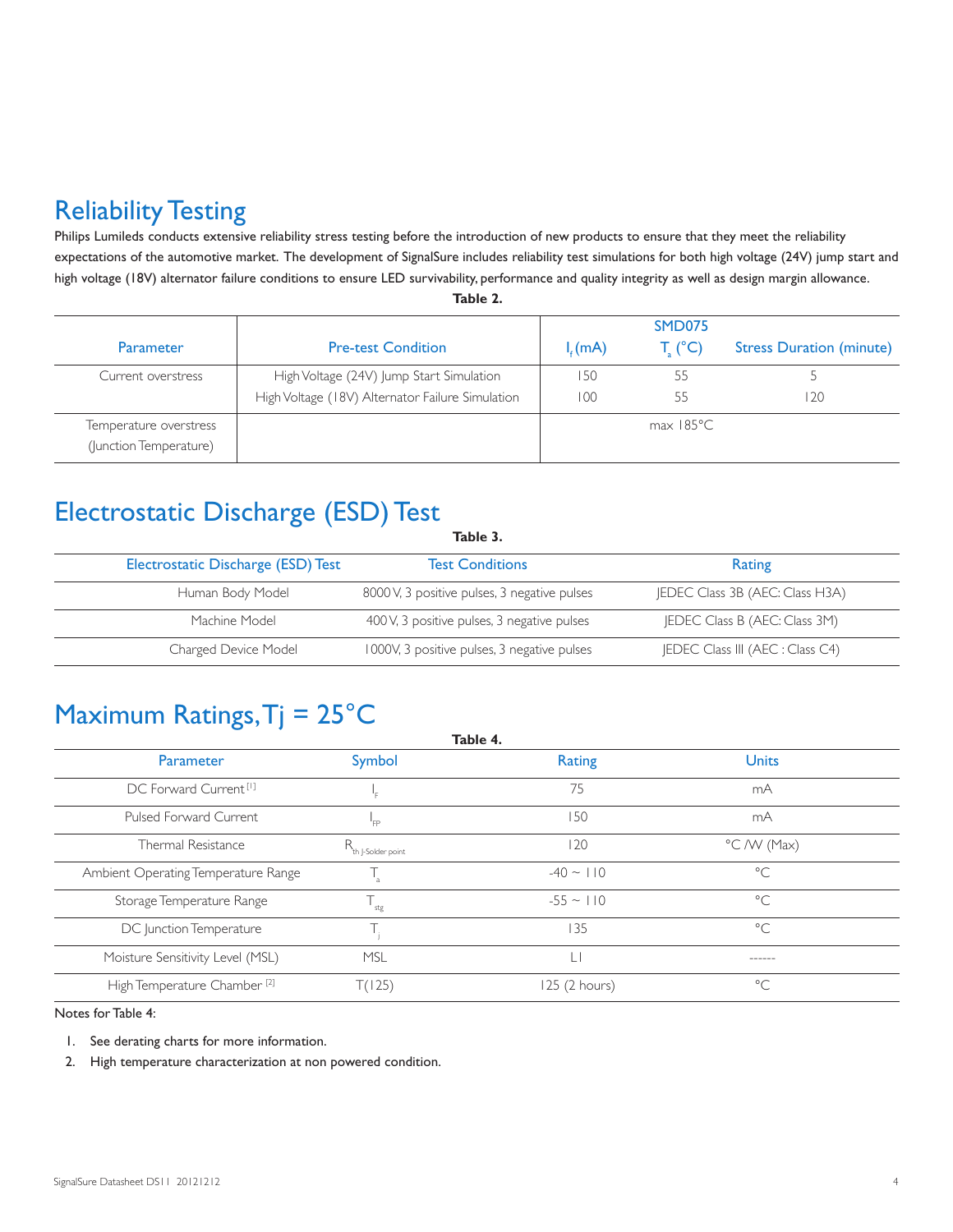## Optical Characterization,  $T_i = 25^{\circ}C_{i}$

|                    | Table 5.                                            |                                                                 |                                                                |                                                                                 |                                                                                 |  |
|--------------------|-----------------------------------------------------|-----------------------------------------------------------------|----------------------------------------------------------------|---------------------------------------------------------------------------------|---------------------------------------------------------------------------------|--|
| <b>Part Number</b> | Total Flux/Luminous<br>Intensity<br>(lm/cd)<br>Typ. | Dominant<br>Wavelength (nm)<br>$\lambda$ <sub>dom</sub><br>Тур. | <b>Peak Dominant</b><br>Wavelength (nm)<br>$\sim$ peak<br>Typ. | <b>Typical Viewing</b><br>Angle<br>$2\theta \frac{1}{2}$ (°)<br>@ 50% intensity | <b>Typical Total</b><br>Included<br>Angle<br>$\theta_{.90V}$ (°) <sup>[1]</sup> |  |
| SMD075-LO81        | 2.8                                                 | 615                                                             | 622                                                            | $120 + 1 - 10$                                                                  | $150 +/- 10$                                                                    |  |
| SMD075-LA81        | 2.8                                                 | 590                                                             | 593                                                            | $120 + 10$                                                                      | $150 + (-10)$                                                                   |  |

Note for Table 5:

1.  $\theta_{90V}$  is the included angle at which 90% of the total luminous flux is captured.

### Electrical Characterization

| Table 6.                                |              |        |              |  |
|-----------------------------------------|--------------|--------|--------------|--|
| Parameter                               | Symbol       | Rating | <b>Units</b> |  |
| Forward Voltage                         |              | 2.8    | V(Typ)       |  |
| Thermal Resistance <sup>[1]</sup>       | th  -Ambient | 180    | °C/W (Typ)   |  |
| Capacitance $V_F = 0$ , F= IMHz         |              | 25     | pF(Typ)      |  |
| Speed of Response Time Constant, e-t/ts | $\tau$ s     | 20     | ns(Typ)      |  |

Note for Table 6:

1.  $R_{th\_\text{1-Ambient}}$  obtained based on mounting on PCB FR4 pad size  $\geq 16$  mm<sup>2</sup> per pad.

### Temperature Characterization

| Table 7.                                                                |                   |                    |         |        |
|-------------------------------------------------------------------------|-------------------|--------------------|---------|--------|
| <b>Parameter</b>                                                        | Symbol            | <b>Part Number</b> | Value   | Unit   |
| Typical Temperature coefficient of $\lambda$ dom                        | $IC_{\lambda$ dom | SMD075-LO81        | 0.05    | nm/°C  |
| $I_{\rm r}$ = 75 mA, 10°C $\leq$ T <sub>i</sub> $\leq$ 85°C             |                   | SMD075-LA81        | 0.09    |        |
| Typical Temperature coefficient of V <sub>F</sub>                       | TC <sub>v</sub>   | SMD075-LO81        | $-2.1$  | mV/°C  |
| $I_c = 75$ mA, $10^{\circ}$ C $\leq$ T <sub>i</sub> $\leq 85^{\circ}$ C |                   | SMD075-LA81        | $-1.0$  |        |
| Typical Temperature coefficient of $\varphi_{\vee}$                     | ТC                | SMD075-LO81        | $-47.0$ | mlm/°C |
| $I_c = 75$ mA, $10^{\circ}C \leq T_i \leq 85^{\circ}C$                  |                   | <b>SMD075-LA81</b> | $-55.0$ |        |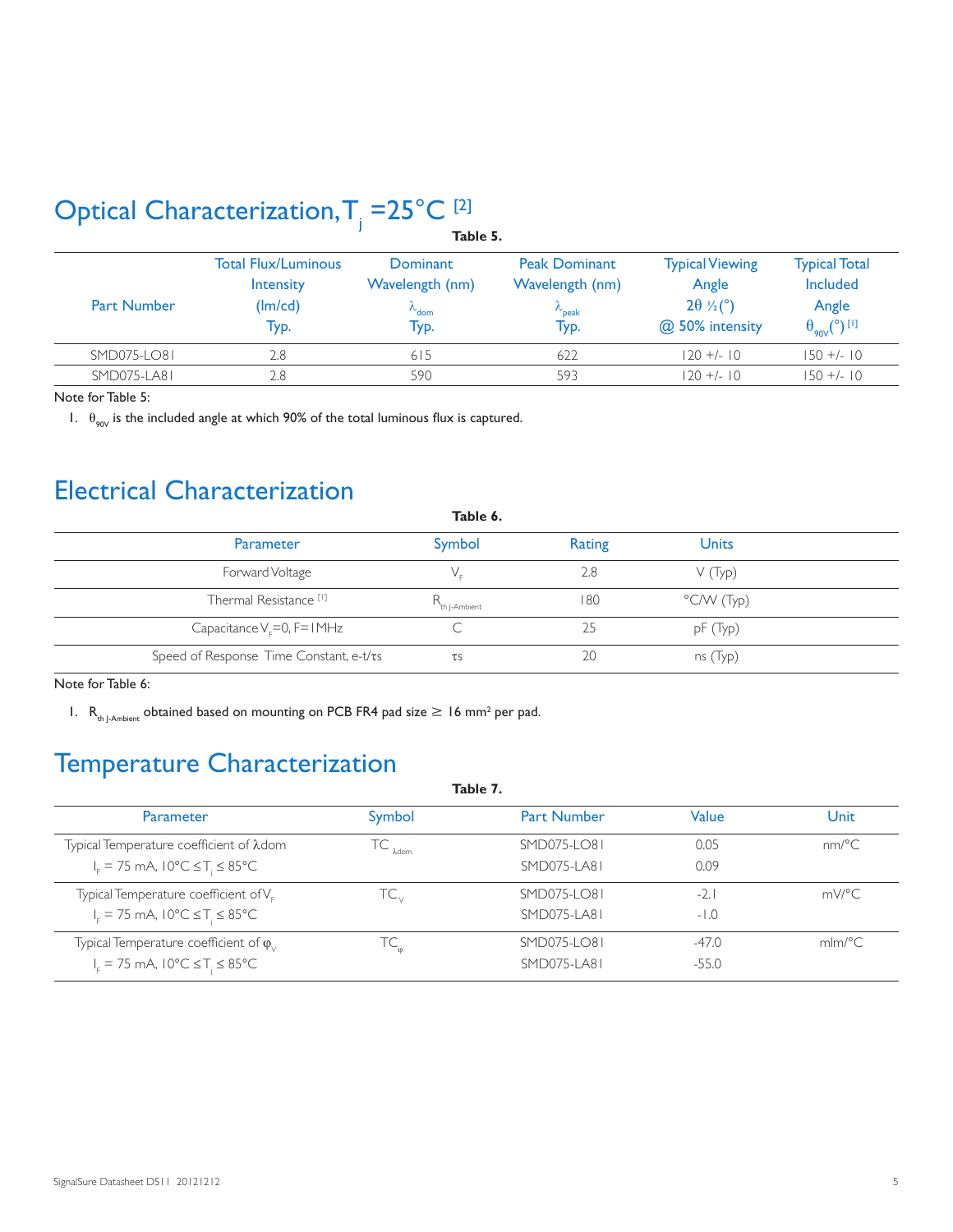# Recommended Reflow Profile and Solder Pad



### Reflow Soldering Characteristics

**Figure 1. Temperature profile for Table 8.**

| Table 8.                                                           |                            |  |  |  |
|--------------------------------------------------------------------|----------------------------|--|--|--|
| <b>Profile Feature</b>                                             | <b>Lead Free Assembly</b>  |  |  |  |
| Average Ramp-Up Rate $(Ts_{max}$ to $T_p$ )                        | 3°C / second max           |  |  |  |
| Preheat Temperature Min (Ts <sub>min</sub> )                       | $150^{\circ}$ C            |  |  |  |
| Preheat Temperature Max (Ts <sub>max</sub> )                       | $200^{\circ}$ C            |  |  |  |
| Preheat Time $(ts_{min}$ to $ts_{max}$ )                           | $60 - 120$ seconds         |  |  |  |
| Temperature $(T_1)$                                                | $217^{\circ}$ C            |  |  |  |
| Time Maintained Above Temperature T <sub>1</sub> (t <sub>1</sub> ) | 60 - 150 seconds           |  |  |  |
| Peak / Classification Temperature $(T_{\rm p})$                    | $260^{\circ}$ C            |  |  |  |
| Time Within 5°C of Actual Peak Temperature (t <sub>o</sub> )       | 10 - 30 seconds            |  |  |  |
| Ramp-Down Rate                                                     | $6^{\circ}$ C / second max |  |  |  |
| Time 25°C to Peak Temperature                                      | 8 minutes max              |  |  |  |

Note for Table 8:

- All temperatures refer to the application Printed Circuit Board (PCB), measured on the surface adjacent to the package body.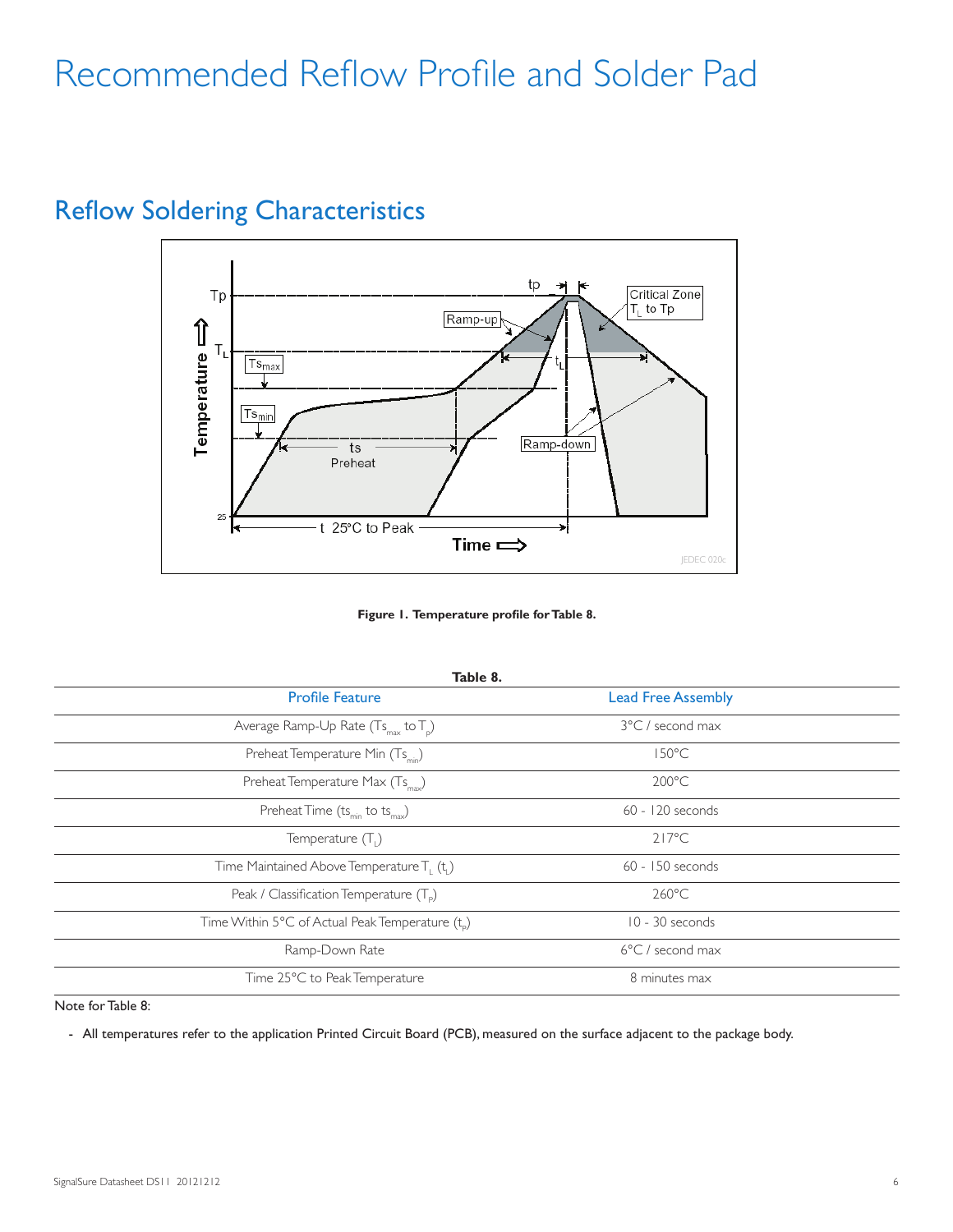### Mechanical Dimensions







Notes for Figure 2:

- Dimensions are in millimeters.
- Cathode lead is indicated with a "C" and anode lead is indicated with an "A".
- "TC" is for thermal connection (image for illustration purpose).
- Optical focal point for illustration purposes only and not drawn to scale.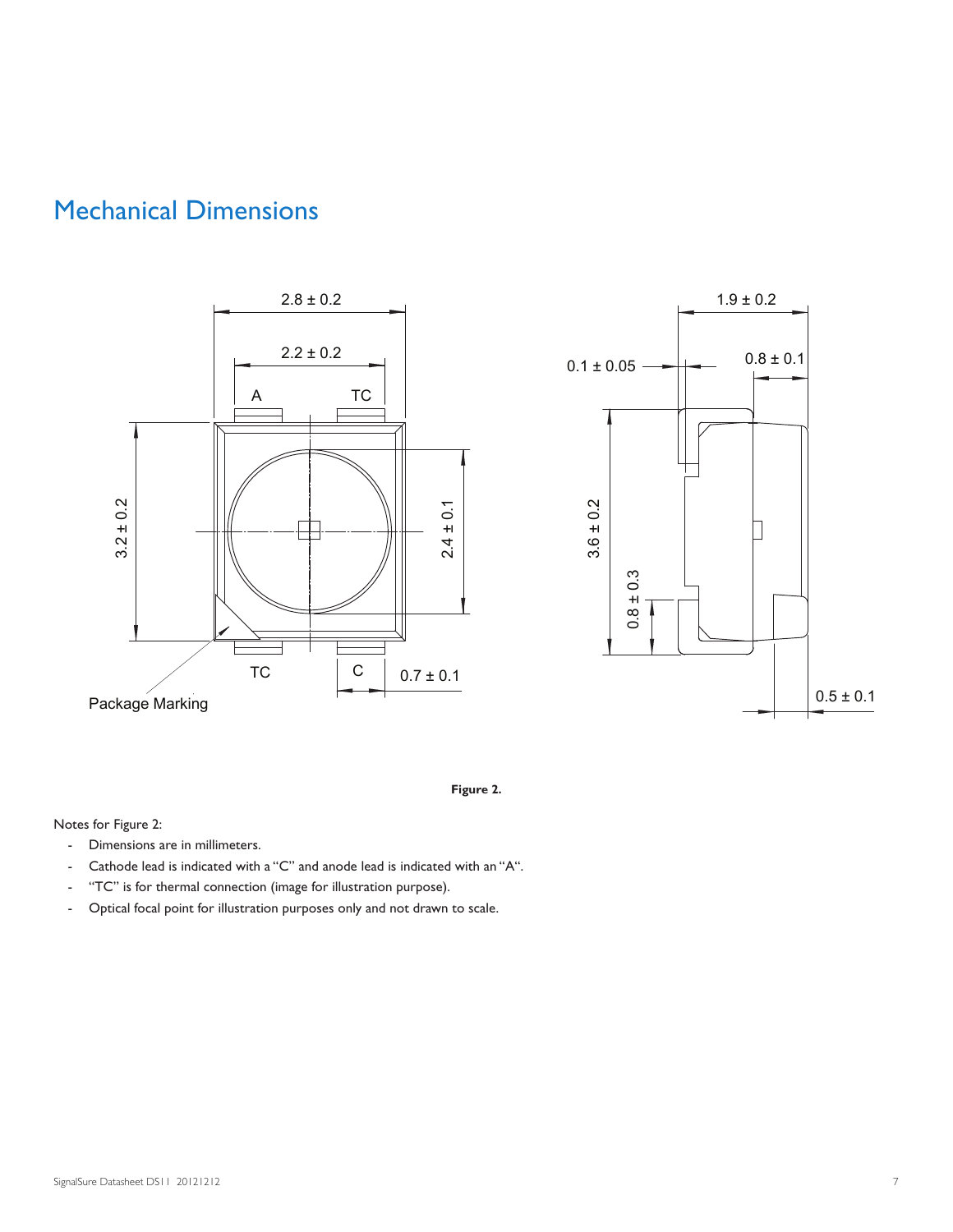



**Figure 3. Solder pad layout.**

#### Note for Figure 3:

- The drawing above shows the recommended SignalSure layout on Printed Circuit Board (PCB).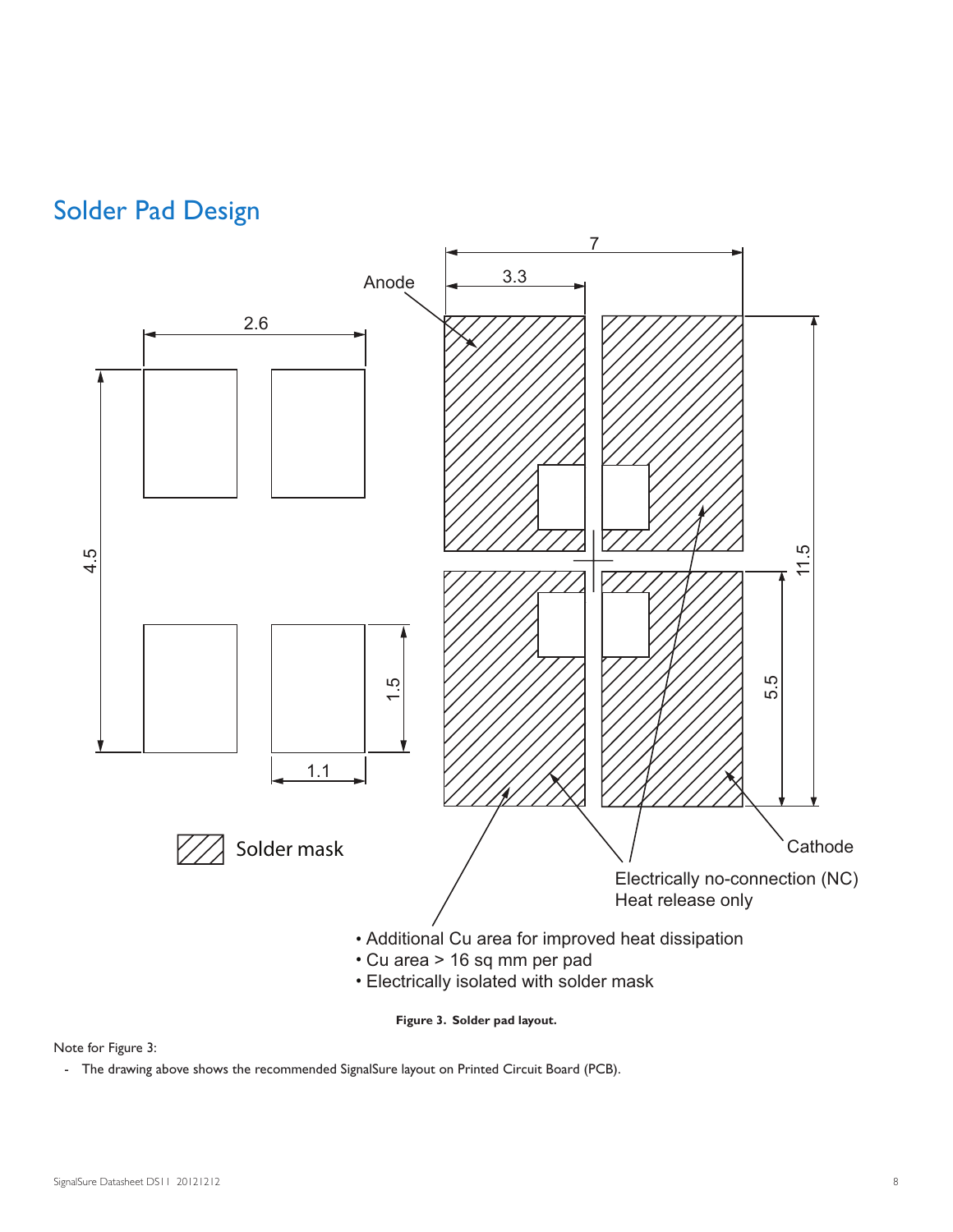# Performance Measurement



### Typical Spatial Radiation Pattern

**Figure 4. Typical spatial radiation pattern.**

## Typical Relative Luminous Flux, Junction Temperature = 25°C



**Figure 5. Typical relative luminous flux vs. forward current.**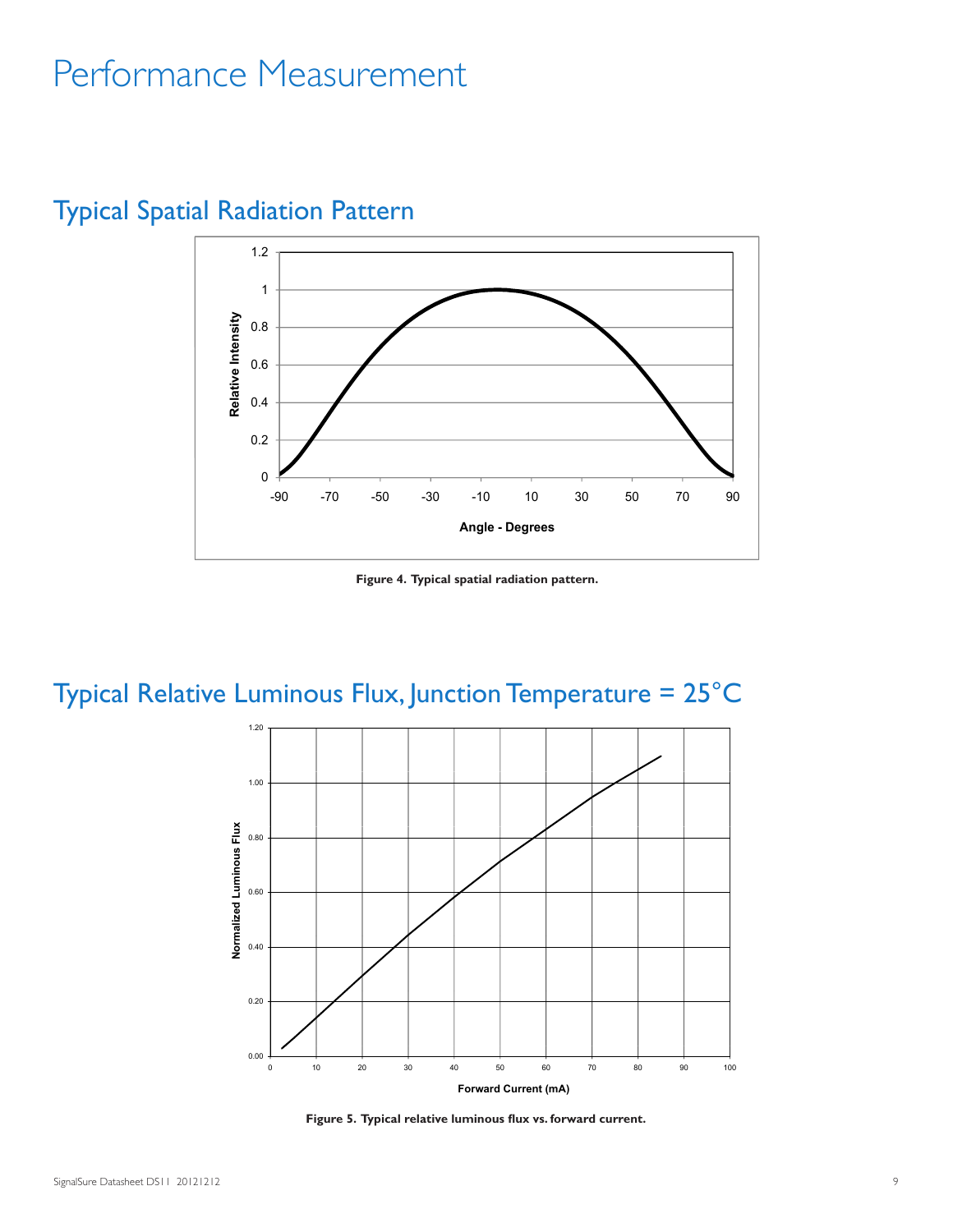



**Figure 6. Relative light output vs. junction temperature normalized to junction temperature = 25°C.**

## Typical Forward Current Characteristics, Junction Temperature = 25°C



**Figure 7. Forward current vs. forward voltage.**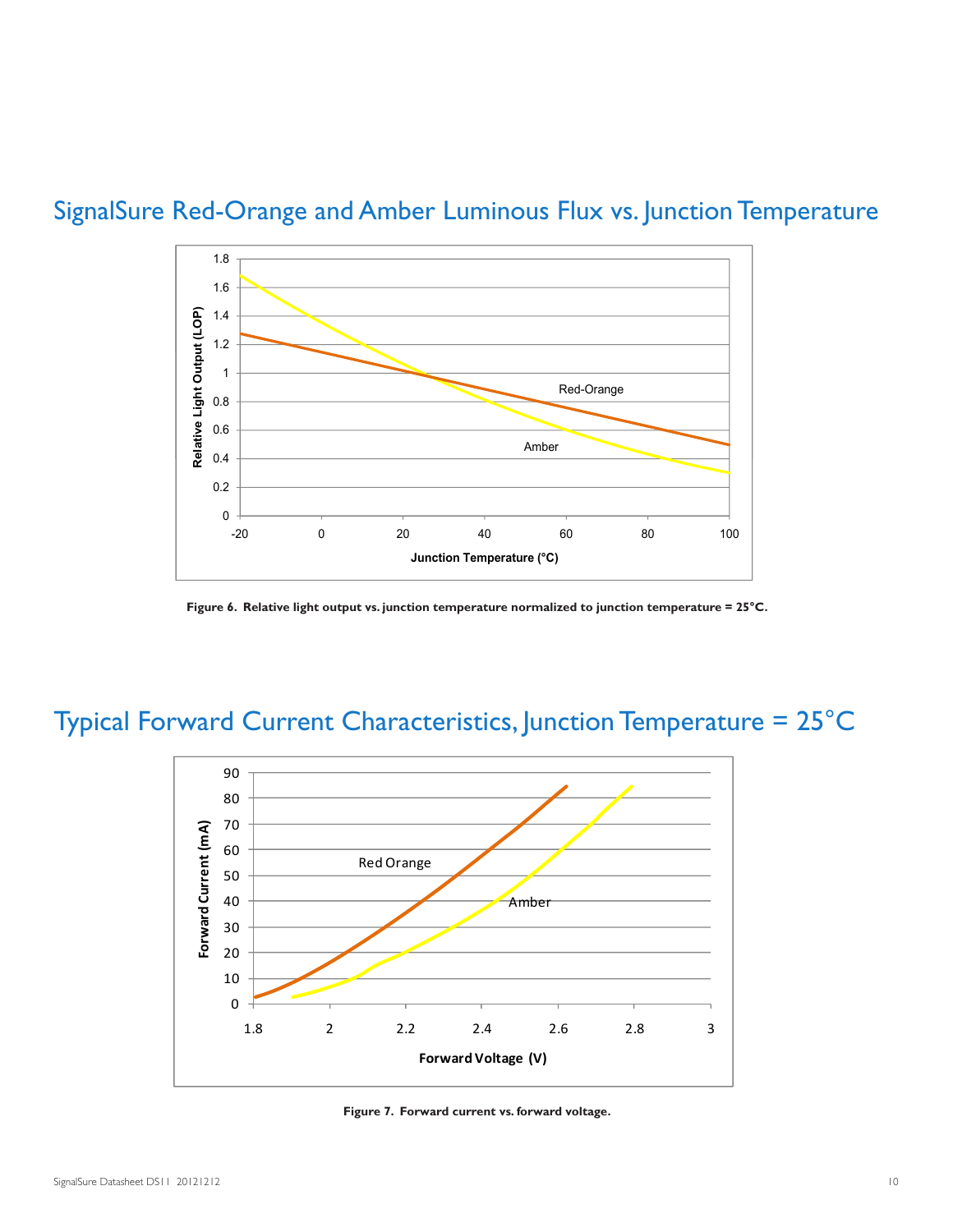

### Current Derating Curves

**Figure 8. Maximum forward current vs. ambient temperature, based on Tj max 135°C.**

## Typical Wavelength Characteristics, Junction Temperature = 25°C



**Figure 9. Relative intensity vs. wavelength.**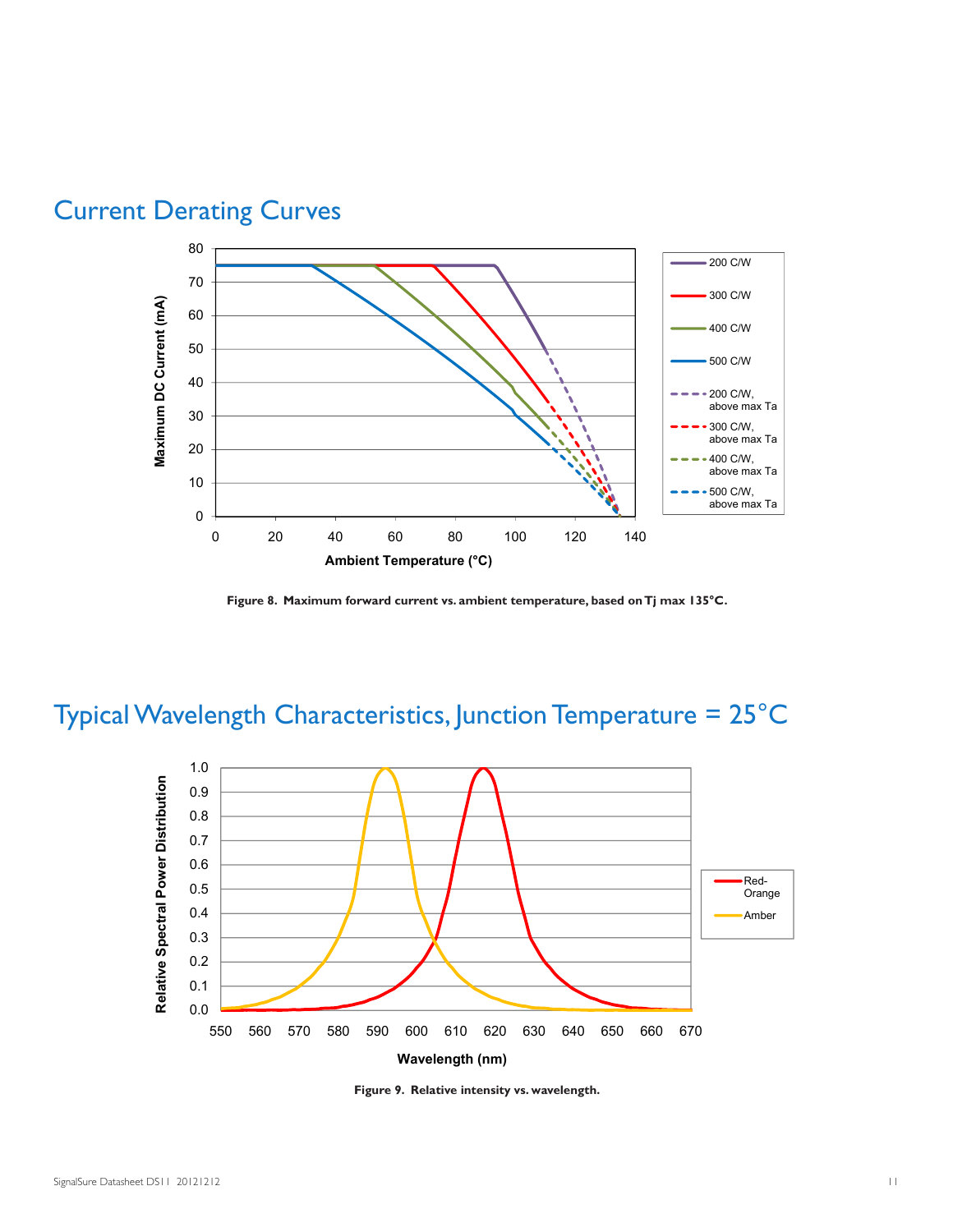# Binning Specification

### Luminous Flux Bin Definition

This section provides bin selection assistance for SignalSure. Product availability varies by color and other factors, and not all bin selection combinations are available. Contact your Philips Lumileds representative for further assistance.

|            | <b>Table 9. Luminous Flux Bin Definition</b> |                 |                                |                     |                         |  |
|------------|----------------------------------------------|-----------------|--------------------------------|---------------------|-------------------------|--|
|            |                                              |                 | High Current Luminous Flux Bin |                     |                         |  |
|            |                                              |                 | <b>Min Luminous</b>            | <b>Max Luminous</b> | <b>Typical Luminous</b> |  |
| Color      | Applicable                                   | <b>Bin Code</b> | $Flux$ (Im)                    | $Flux$ (Im)         | Intensity (cd)          |  |
|            | Product                                      |                 | @ 75 mA                        | @ 75 mA             | Reference               |  |
|            |                                              | D               | 6.10                           | 7.30                | 2.40                    |  |
| Red-Orange | SMD075-LO81                                  | E               | 7.30                           | 8.70                | 2.90                    |  |
|            |                                              |                 | 8.70                           | 10.40               | 3.40                    |  |
|            |                                              | G               | 10.40                          | 12.50               | 4.10                    |  |
|            |                                              | B               | 4.30                           | 5.10                | 1.70                    |  |
|            |                                              |                 | 5.10                           | 6.10                | 2.00                    |  |
| Amber      | SMD075-LA81                                  | D               | 6.10                           | 7.30                | 2.40                    |  |
|            |                                              | E               | 7.30                           | 8.70                | 2.90                    |  |
|            |                                              |                 | 8.70                           | 10.40               | 3.40                    |  |

Note for Table 9:

- Tester error for brightness groups maintained at ±10%. Parts are tested in Luminous Intensity.

### Bin Range Option Codes

Product availability varies by color and other factors, and not all bin selection combinations are available.

|                               | Table 10.                 |  |
|-------------------------------|---------------------------|--|
|                               | <b>Flux Bin Codes</b>     |  |
| <b>Bin Range Option Codes</b> | <b>Bin Range</b>          |  |
|                               | All bin above the Minimum |  |
|                               | I flux bin                |  |
|                               | 2 flux bin                |  |
|                               | 3 flux bin                |  |
|                               | 4 flux bin                |  |
|                               | 5 flux bin                |  |

Note for Table 10:

- Option codes indicate the inclusive range of flux bins allowed above the indicated requested bin.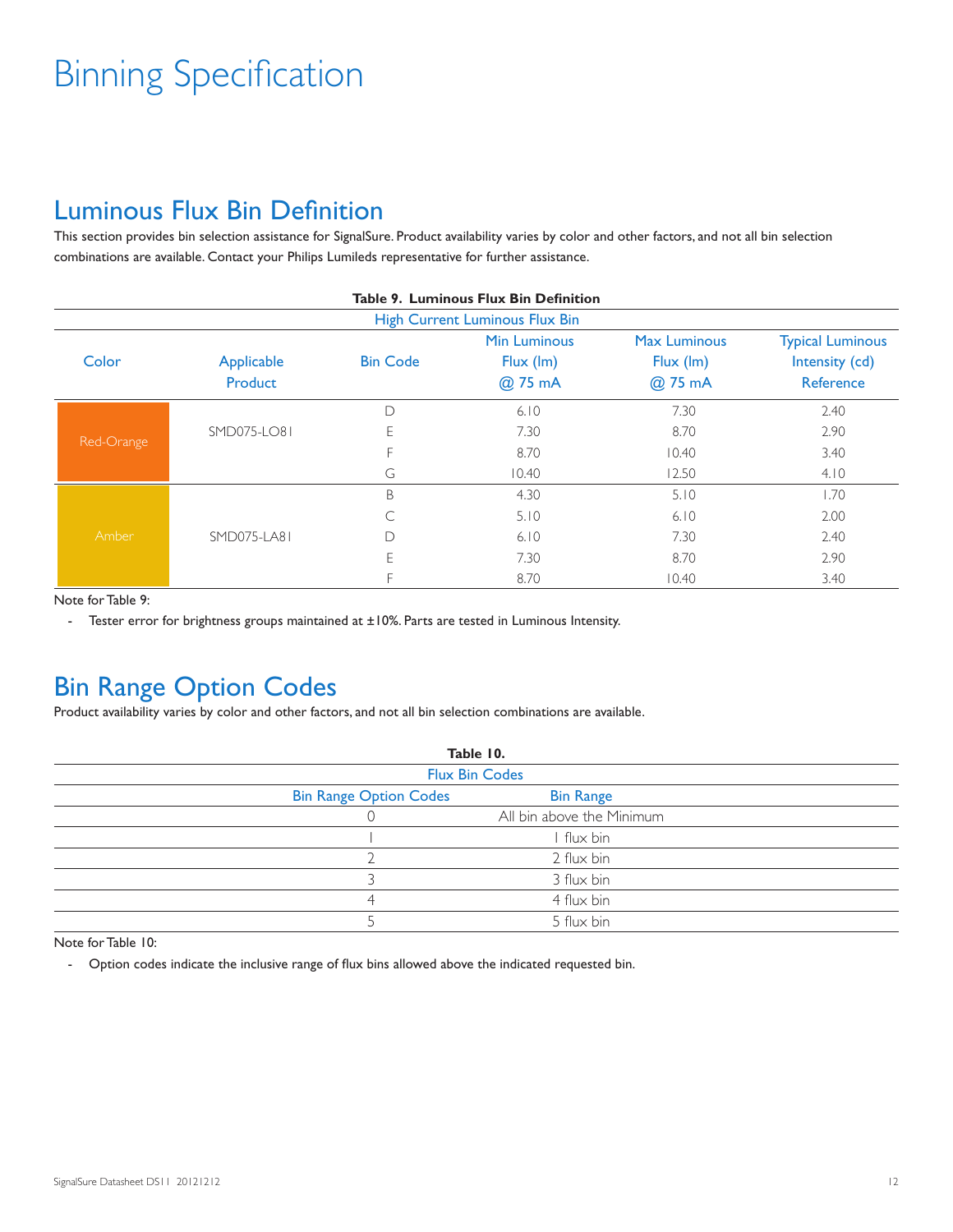### Color Bin Definition and Dominant Wavelength

| Table II. |            |                   |           |            |  |
|-----------|------------|-------------------|-----------|------------|--|
|           | Color      | <b>Color Code</b> | Min $(m)$ | $Max$ (nm) |  |
|           |            |                   | 588       | 590        |  |
|           | Amber      |                   | 590       | 594        |  |
|           |            |                   | 613       | 618        |  |
|           | Red-Orange | Δ                 | 618       | 623        |  |
|           |            |                   | 623       | 628        |  |

Note for Table 11:

- Tester error for wavelength maintained at ±1nm.

## Forward Current  $(V_f)$  Bin Definition

#### Table 12. Forward Current (V<sub>e</sub>) Bin Definition

| High Current V <sub>e</sub> Binning (75 mA) |                      |                        |               |  |
|---------------------------------------------|----------------------|------------------------|---------------|--|
|                                             | V <sub>e</sub> Label | Min V <sub>f</sub> (V) | $MaxV_{f}(V)$ |  |
|                                             |                      | 2.37                   | 2.43          |  |
|                                             | $\overline{2}$       | 2.43                   | 2.49          |  |
|                                             | 3                    | 2.49                   | 2.55          |  |
|                                             | $\overline{4}$       | 2.55                   | 2.61          |  |
|                                             | 5                    | 2.61                   | 2.67          |  |
|                                             | 6                    | 2.67                   | 2.73          |  |
|                                             | $\overline{7}$       | 2.73                   | 2.79          |  |
|                                             | 8                    | 2.79                   | 2.85          |  |
|                                             | 9                    | 2.85                   | 2.91          |  |
|                                             | A                    | 2.91                   | 2.97          |  |
|                                             | $\mathsf B$          | 2.97                   | 3.03          |  |
|                                             | $\subset$            | 3.03                   | 3.09          |  |

Note for Table 12:

- Tester error for V<sub>f</sub>  $\pm 45$  mV @ 75 mA.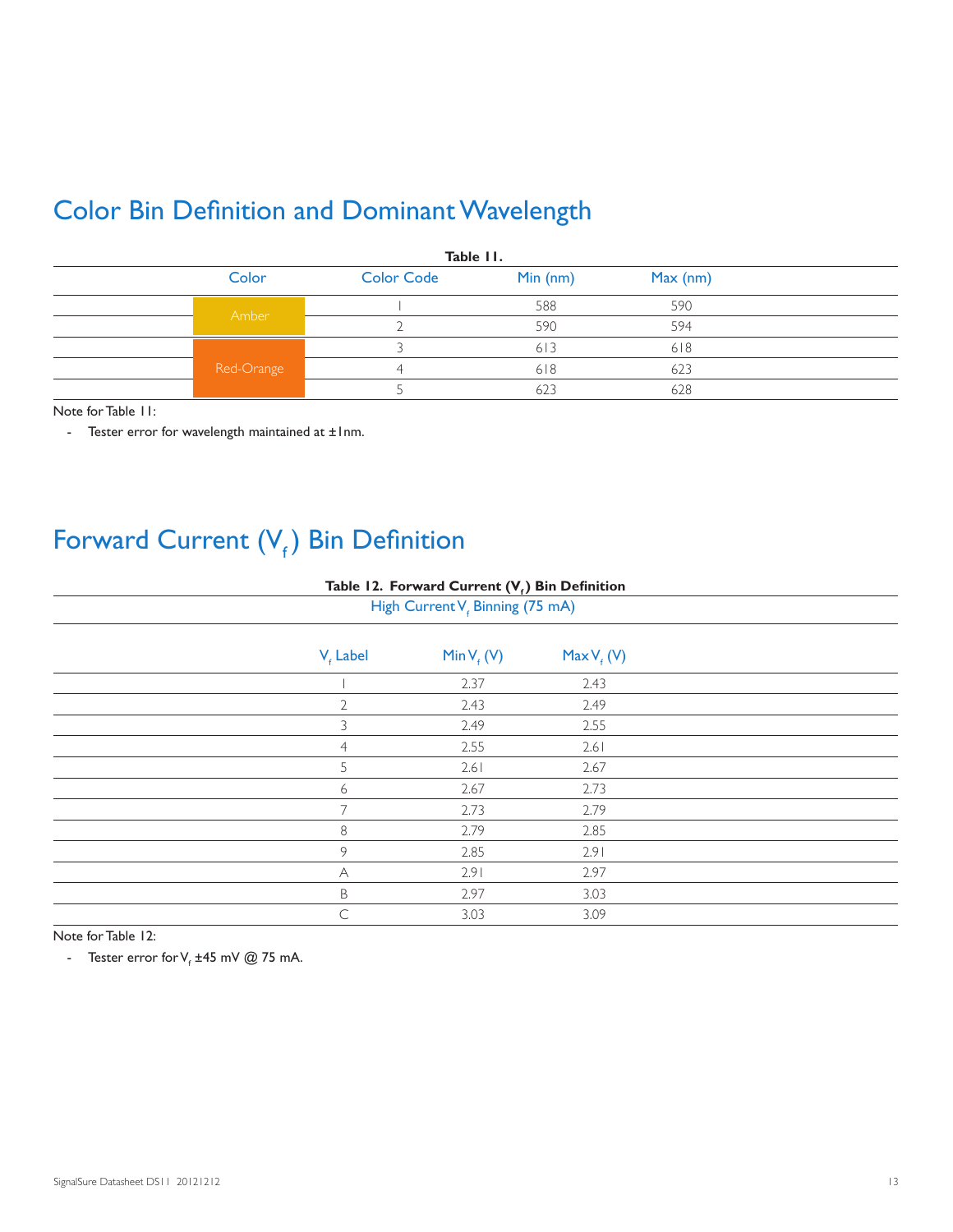# Packing Information

SignalSure reel  $\phi$  180 mm = 2000 pieces/reel.

### SignalSure Pocket Tape Packaging



200 mm min. for  $\oslash$  180 reel.<br>200 mm min. for  $\oslash$  330 reel. 480 mm min. for  $\oslash$  180 reel.

960 mm min. for  $\oslash$  330 reel.



**Figure 10. SignalSure pocket tape packaging.**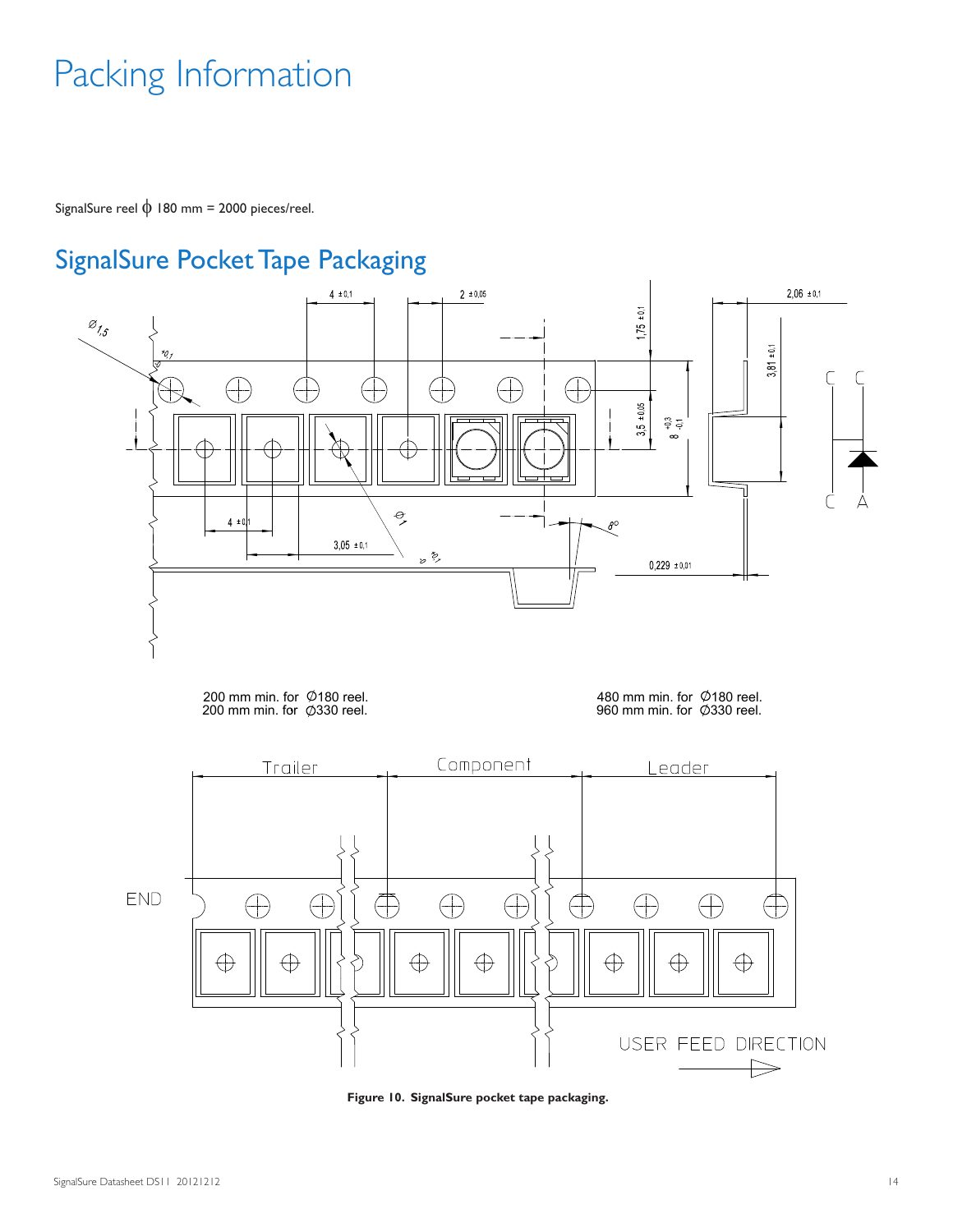### SignalSure Reel Packaging



**Figure 11. SignalSure reel packaging.**

#### Product Labeling Information



**Figure 12. SignalSure labeling information.**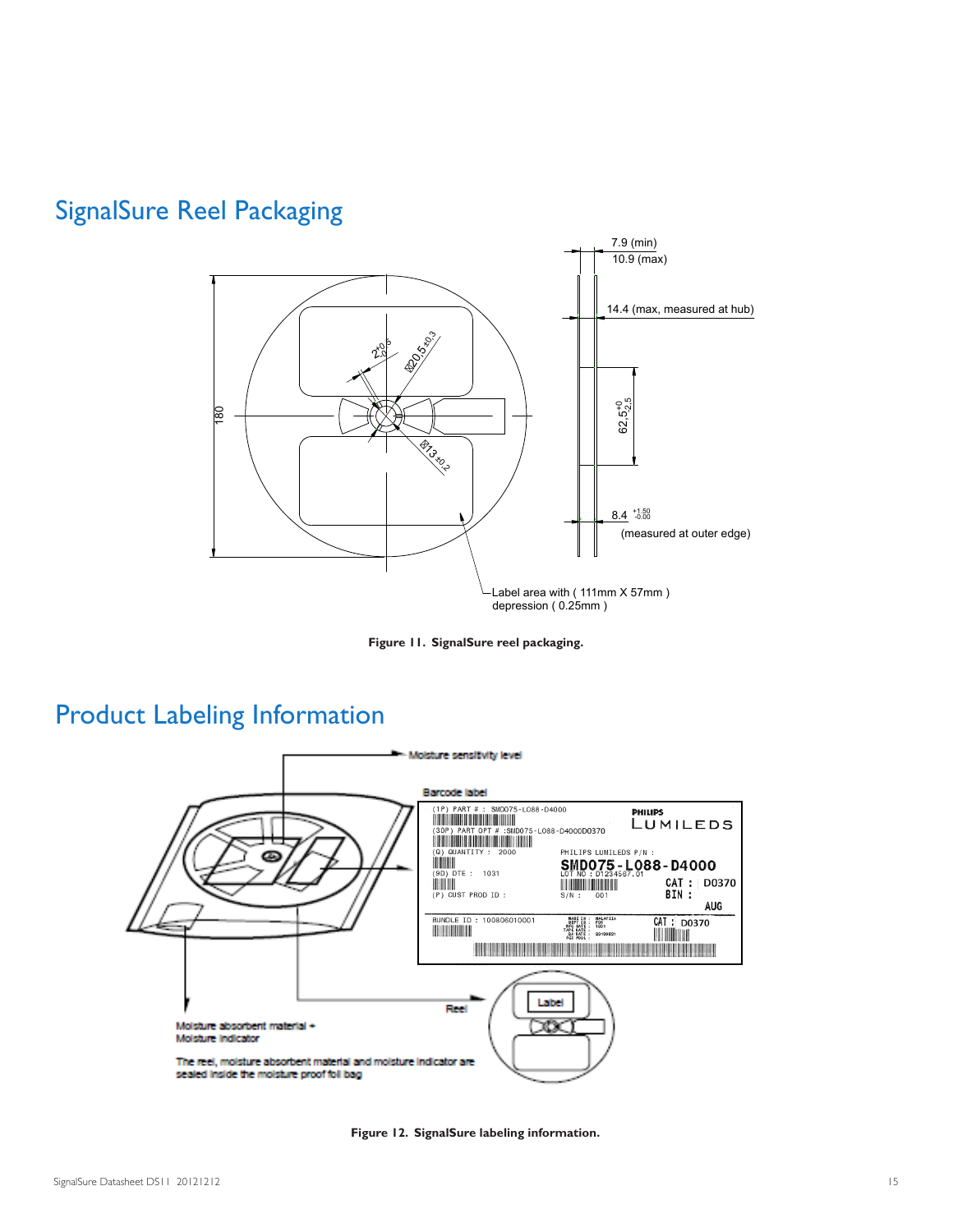### CAT Code Label

SignalSure is shipped in a moister barrier bag (MBB). The CAT code label in the MBB indicates flux bin, color bin and V<sub>i</sub>. For specific information please refer to example below and the preceding tables.